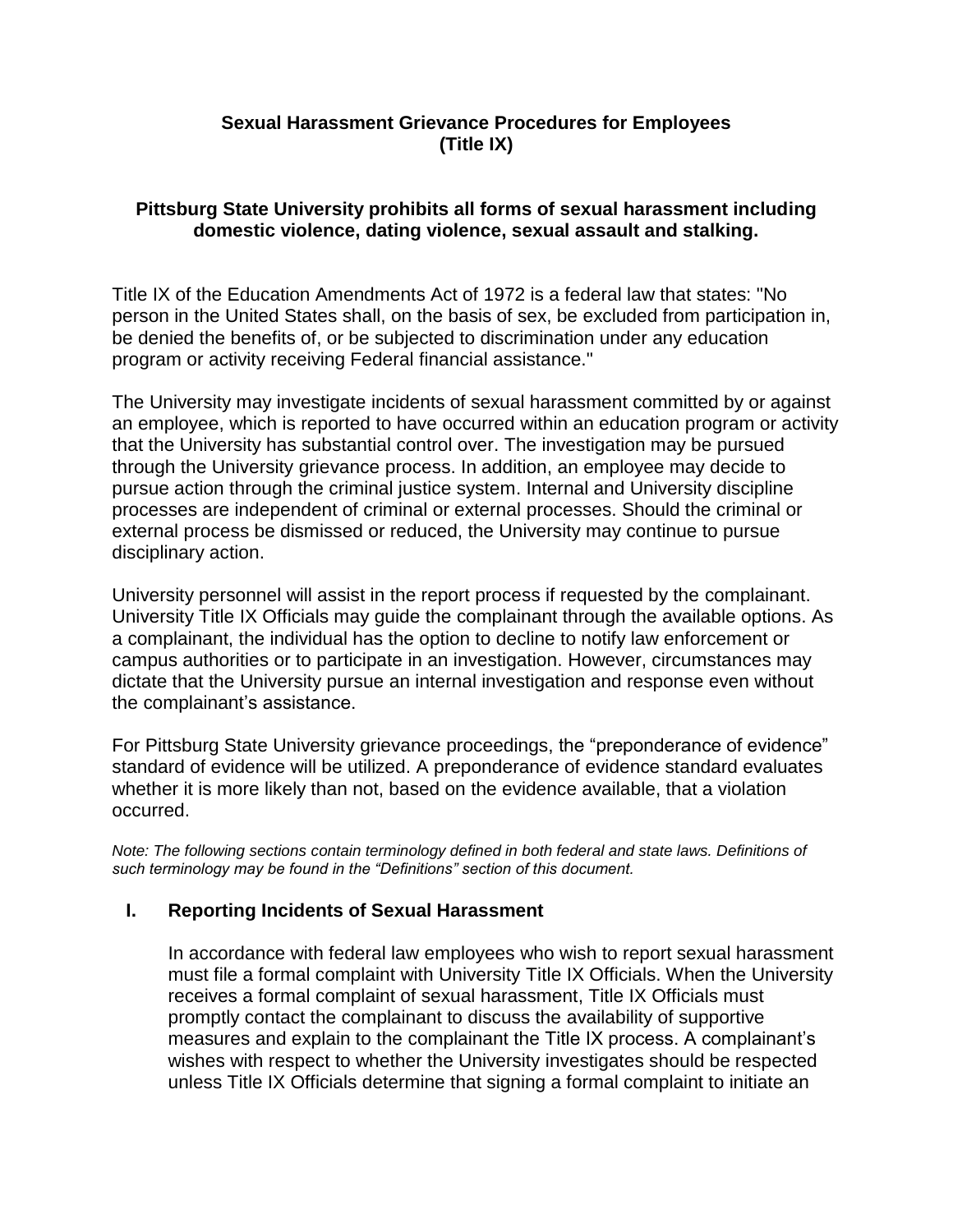investigation over the wishes of the complainant is not clearly unreasonable in light of the known circumstances.

If the allegation(s) in a formal complaint do not meet the definition of sexual harassment, did not occur in the United States or within an education program or activity that the University has substantial control over, the University must dismiss such allegation(s) for purposes of Title IX but may still address the allegation(s) in any manner the University deems appropriate under other University policies.

#### **II. Supportive Measures**

In an effort to protect those directly involved in an alleged incident of sexual harassment, supportive measures may be implemented where reasonably available. These measures may include, but are not limited to:

- A. Mutual no-contact order,
- B. Change in on-campus work locations,
- C. Modifications of work schedules,
- D. Campus escorts, and/or
- E. Leaves of absence.

## **III. Administrative Leave (Emergency Removal)**

If it is determined that continued participation in University sponsored activities, events, or programs poses an immediate threat to the physical health or safety of any employee or other individual, the respondent may be placed on administrative leave, on an emergency basis, provided the University undertakes an individualized safety and risk analysis. This analysis shall be performed by members of the University's Threat Assessment and Behavior Intervention Team. A determination of an immediate threat to the physical health or safety of any employee or other individual arising from the allegation(s) of sexual harassment justifies administrative leave.

## **IV. Voluntary Informal Resolution**

At any time prior to reaching a determination of responsibility, the University may, at the request of either the complainant or respondent, facilitate a voluntary informal resolution process, such as mediation, that does not involve a full investigation and hearing process. The University will not offer an informal resolution process unless a formal complaint is filed, and the University must obtain the parties' voluntary, written consent to the informal resolution process. Written consent to initiate the voluntary informal resolution process must be sent to the Title IX Coordinator via official University email.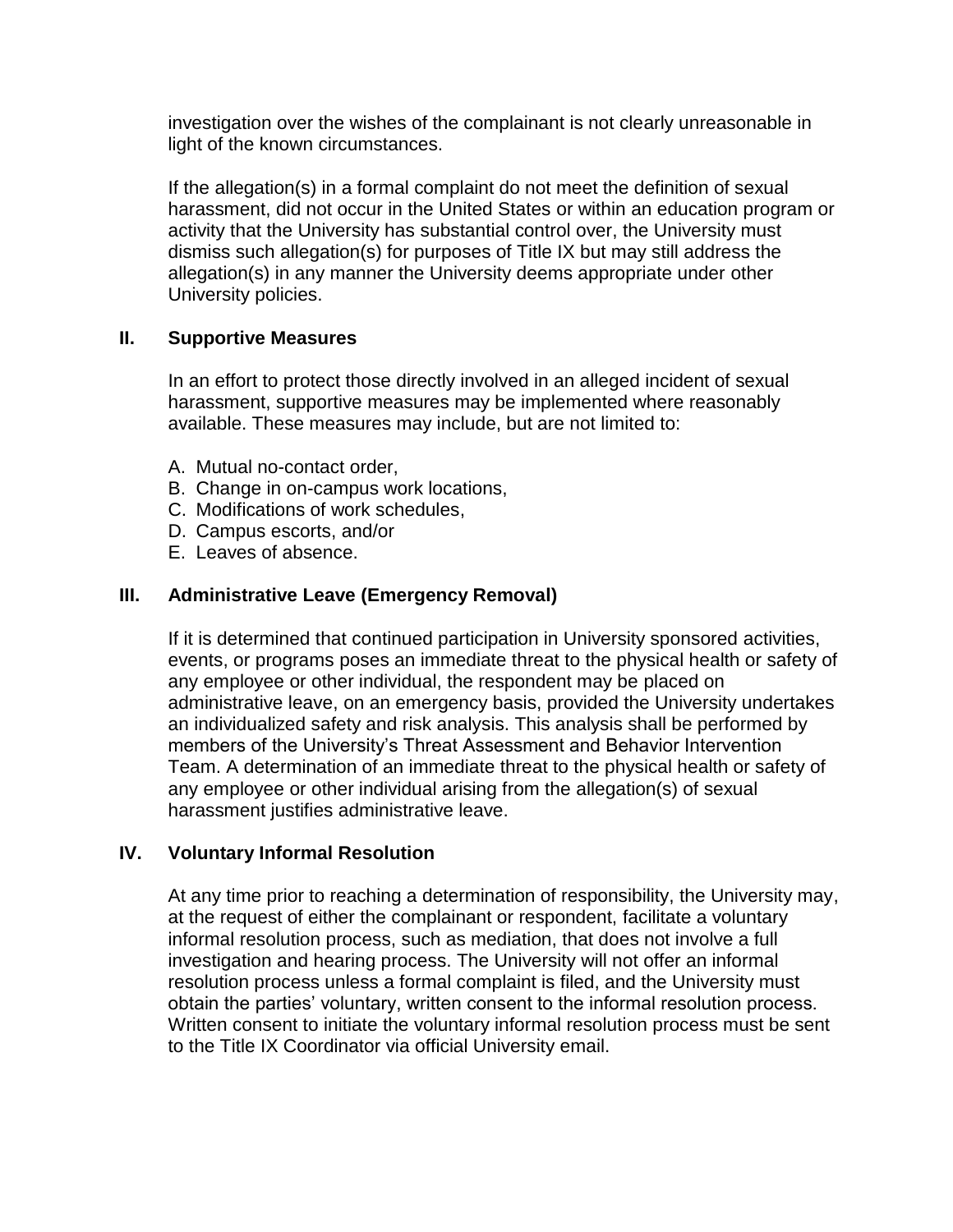The University will not require as a condition of employment (or continuing employment or enjoyment of any other right) waiver of the right to an investigation and hearing process for formal complaints. Additionally, the University will not require the parties to participate in an informal resolution process.

To proceed with informal resolution, the University must provide the parties with written notice which discloses:

- A. The allegation(s),
- B. The requirements of the informal resolution process,
- C. Prior to agreeing to resolution, any party has the right to withdraw from the informal resolution process and resume the grievance process with respect to the formal complaint, and
- D. Any consequences resulting from participating in the informal resolution process, including the records which will be maintained or could be shared.

## **V. Investigating Alleged Sexual Harassment**

The University's formal obligation to investigate a report of sexual harassment under the Title IX process is triggered by the filing of a "formal complaint." A formal complaint is a physical or electronic document signed by an alleged victim of sexual harassment or Title IX Officials specifically requesting an investigation. However, at the time of filing a formal complaint, the complainant must be participating in or attempting to participate in the University's education program or activity. A parent, significant other, friend or other third-party may not file a formal complaint on behalf of a complainant to initiate an investigation. Title IX Officials may file a formal complaint based on a report made by a parent, significant other, friend or third-party only after consulting with the complainant.

In the event a complainant decides to withdraw their formal complaint, Title IX Officials have the option to sign a formal complaint to initiate the Title IX process. For example, where a Title IX Coordinator has received multiple reports of sexual harassment against the same respondent.

A. Notice of Investigation

Upon receipt of a formal complaint, the University will provide written notice to the parties of an investigation. The Notice of Investigation will be delivered via the University issued email account. This notice will include:

- 1) A description of the process to be utilized,
- 2) Sufficient details regarding the complaint including, if known, the identities of the parties, the alleged conduct, including the date and location of the alleged incident,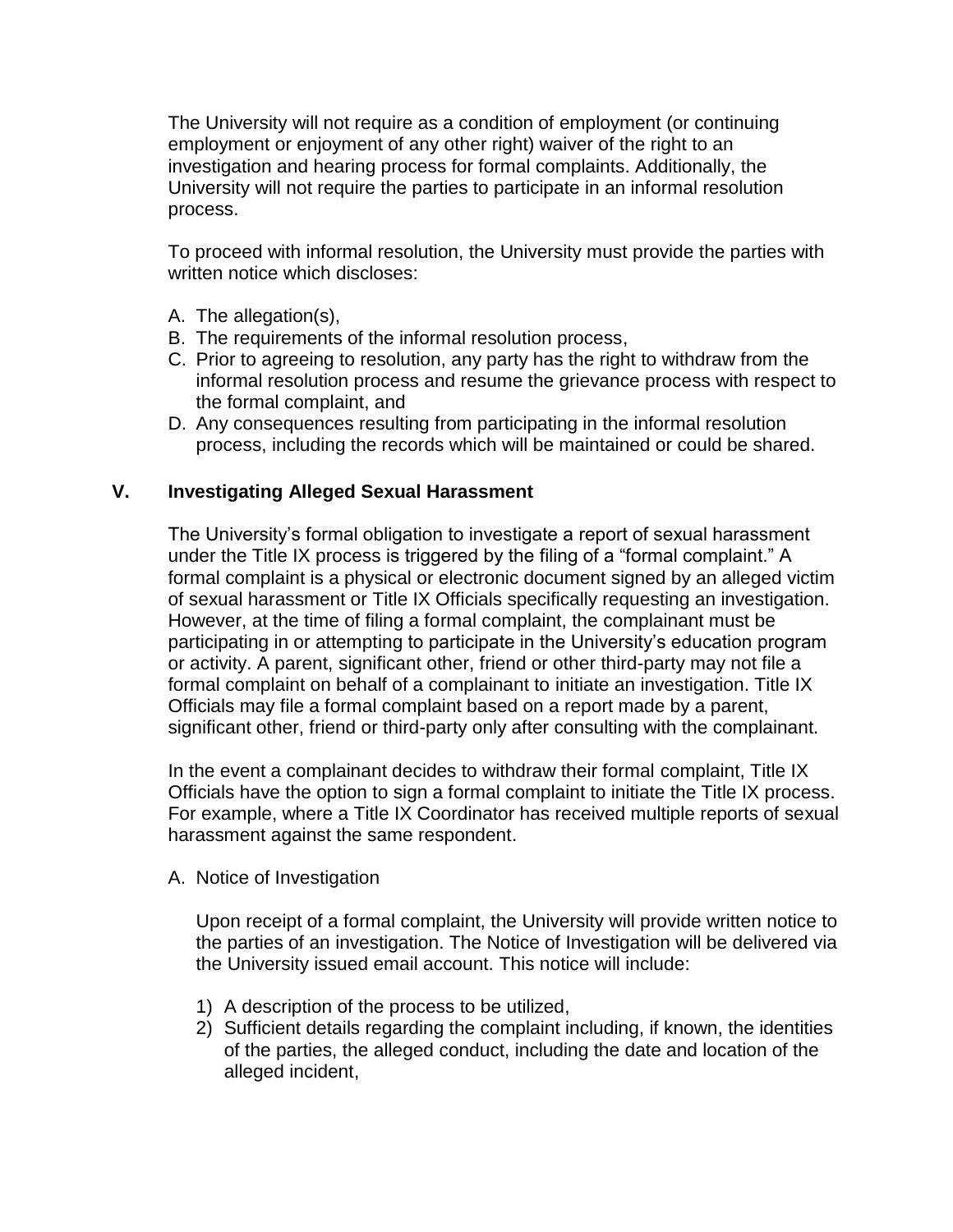- 3) A statement that the respondent is presumed not responsible and that a determination will not be made until the conclusion of the hearing process,
- 4) Information to advise the parties of their right to an advisor of their choice, who may be an attorney,
- 5) Prohibitions on making false statements and submitting false information, and
- 6) A statement regarding the participating parties will have an opportunity to review and inspect evidence directly related to the allegation(s).

The University must dismiss the Title IX complaint if at any point it is determined the conduct alleged:

- 1) Does not constitute sexual harassment,
- 2) Did not occur in the University's education program or activity, or
- 3) Did not occur against a person in the United States.

Apart from the above mandatory dismissal provisions, the University may dismiss a formal complaint at any time if:

- 1) The complainant would like to withdraw the complaint,
- 2) The respondent is no longer employed at the University, or
- 3) Specific circumstances prevent the University from gathering evidence sufficient to reach a determination.
- B. Evidence Gathering and Pre-Hearing Guidelines

Once the investigation begins:

- 1) The burden of proof and the burden of gathering evidence sufficient to reach a determination regarding responsibility rests on the University and not on the participating parties.
- 2) Any records maintained by a physician, psychiatrist, psychologist, or other recognized professional or paraprofessional may only be obtained by the University with the party's voluntary written consent.
- 3) Parties may present witnesses, including fact and expert witnesses, and other inculpatory and exculpatory evidence.
- 4) The University will not restrict the ability of either party to discuss the allegation(s) under investigation or to gather and present relevant evidence.

Prior to the hearing the University will provide both parties an equal opportunity to inspect and review any evidence obtained as part of the investigation, including the evidence upon which the University does not intend to rely in reaching a determination regarding responsibility.

Prior to completion of the investigative report, the University will send to each party and the party's advisor, evidence directly related to the allegation(s) for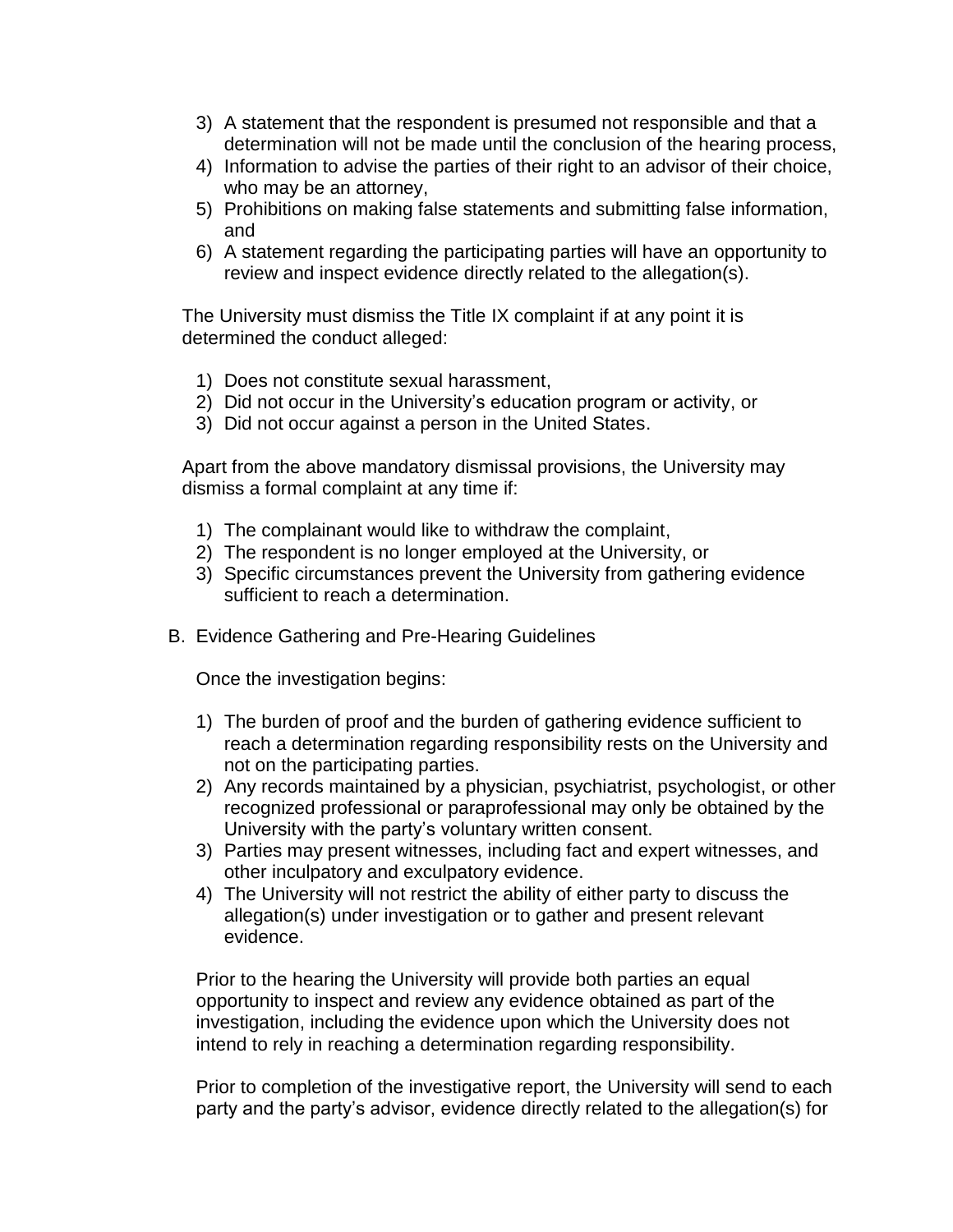inspection and review in electronic format. The parties have at least 10 days to submit a written response, to the Title IX Coordinator, in which the investigator will consider prior to completion of the investigative report. A copy of the final investigative report will be sent electronically to both parties at least 10 days prior to a hearing.

## **VI. Live Hearing**

Upon completion of the Title IX investigation, with all minimum standards having been met, the University will provide for a live hearing. The live hearing will be conducted by a panel of trained decision-makers with one person serving as the facilitator. The facilitator has the responsibility to determine the relevancy of questions and explain in real-time any decision not to permit a question.

- A. Live hearings must be conducted with all parties physically present in the same geographic location. At either party's request, the University must provide the parties with separate rooms and use technology so the decisionmakers and parties may simultaneously see and hear the questions,
- B. Live hearings will be recorded.
- C. Each party's advisor will be permitted to ask the other party and any witness(es) all relevant questions and follow-up questions, including questions which challenge credibility. If either party does not have an advisor, the University will provide one.
- D. Cross-examination at the live hearing must be conducted directly, orally, and in real-time by the party's advisor of choice and never by a party personally.
- E. Questions and evidence about the complainant's sexual predisposition or prior sexual behavior are not relevant, unless such questions and evidence about the complainant's prior sexual behavior are offered to prove that someone other than the respondent committed the conduct alleged by the complainant, or if the questions and evidence concern specific incidents of the complainant's prior sexual behavior with respect to the respondent and are offered to prove consent.
- F. If a party or witness does not submit to cross-examination at the live hearing, the decision-makers must not rely on any statement of that party or witness in reaching a determination regarding responsibility; provided, however, that the decision-makers cannot draw an inference about the determination regarding responsibility based solely on a party's or witness's absence from the live hearing or refusal to answer cross-examination or other questions.
- G. If a party or witness refuses to submit to cross-examination, then the institution is required to ignore that person's statement and reach a decision based on the remaining body of relevant evidence. The University is not, however, permitted to draw an adverse inference based on the mere fact that an individual refused to submit to cross-examination.
- H. The standard of evidence used to determine responsibility at any Title IX Hearing is the preponderance of the evidence.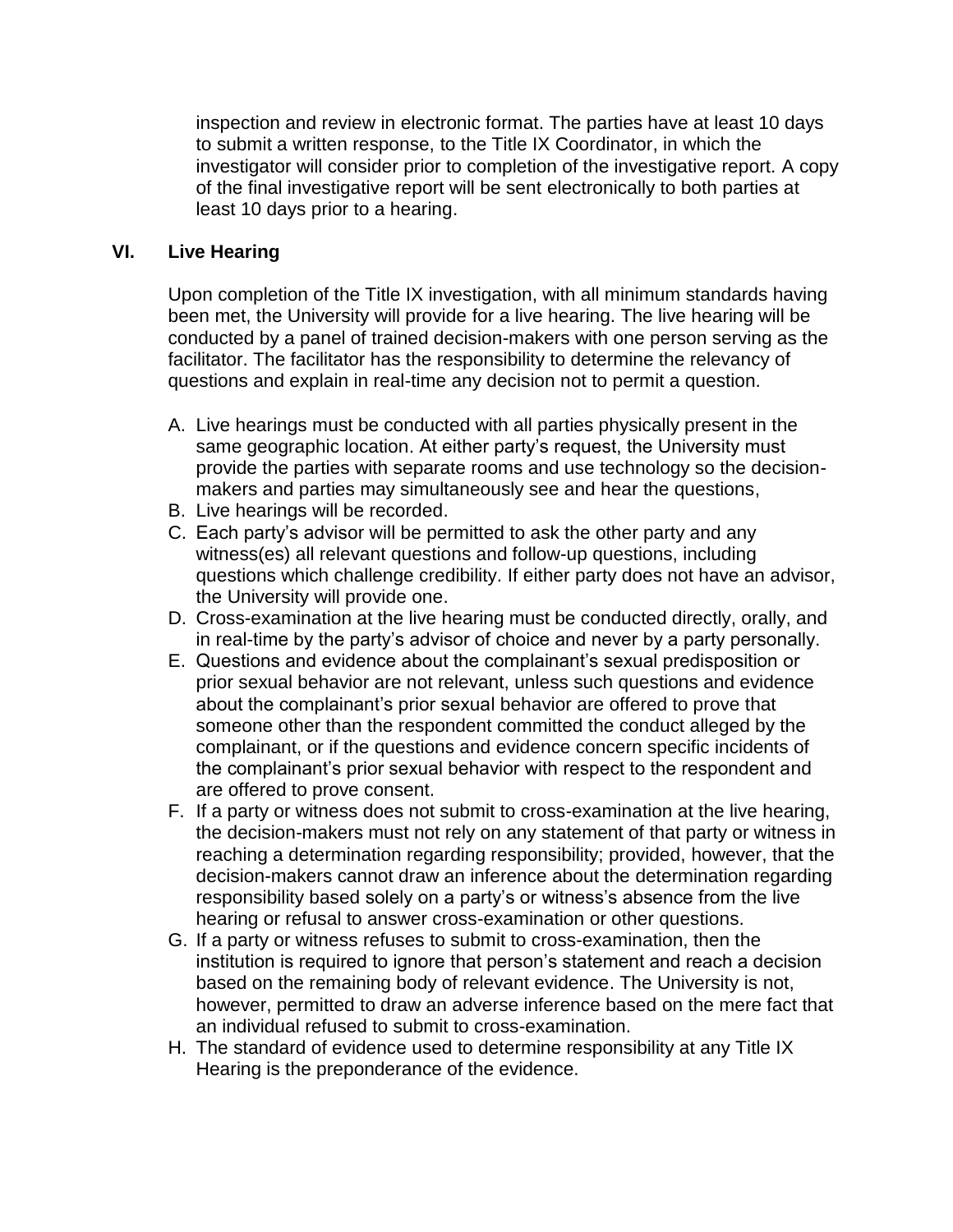#### **VII. Hearing Outcome**

After the hearing, the decision-makers must issue a written determination of responsibility applying the preponderance of the evidence standard within 5 days of the conclusion of the hearing. Written determinations will be simultaneously delivered electronically via each party's University email account. The written determination must contain the following elements:

- A. Identification of the allegation(s) at issue,
- B. Description of the procedural steps taken throughout the case,
- C. Findings of fact supporting the determination,
- D. Conclusion(s) regarding application of the University's Title IX Policy,
- E. A statement and rationale as to the determination for each allegation,
- F. A statement of any disciplinary sanctions imposed upon the respondent and remedies provided to the complainant, and
- G. A description of the procedures and permissible grounds for appeal.

#### **VIII. Appeals**

Upon receipt of the hearing outcome, either party is allowed to appeal the determination or any dismissal of the complaint on the following grounds:

- A. Procedural irregularity that affected the outcome,
- B. New evidence that was not available at the time the hearing decision was made, or
- C. Conflict of interest or bias by the institutional participants that affected the outcome.

Appeals must be in writing (stating the grounds for the appeal) and submitted electronically to the appropriate individual below within 5 days from the date of the hearing outcome letter.

- A. University Support Staff Vice President or Department Head (President's Division) or to the President.
- B. University Professional Staff University President
- C. Faculty University President

When an appeal is filed, the non-appealing party must be notified of the appeal and allowed to submit a written statement in response. The written response from the non-appealing party must be submitted electronically to the appropriate individual above and be received within 5 days of the notification of appeal.

Both parties will simultaneously receive an official University email, within 10 days from the date of the hearing outcome letter, a written decision describing the result of the appeal and the rationale for the result which shall be final.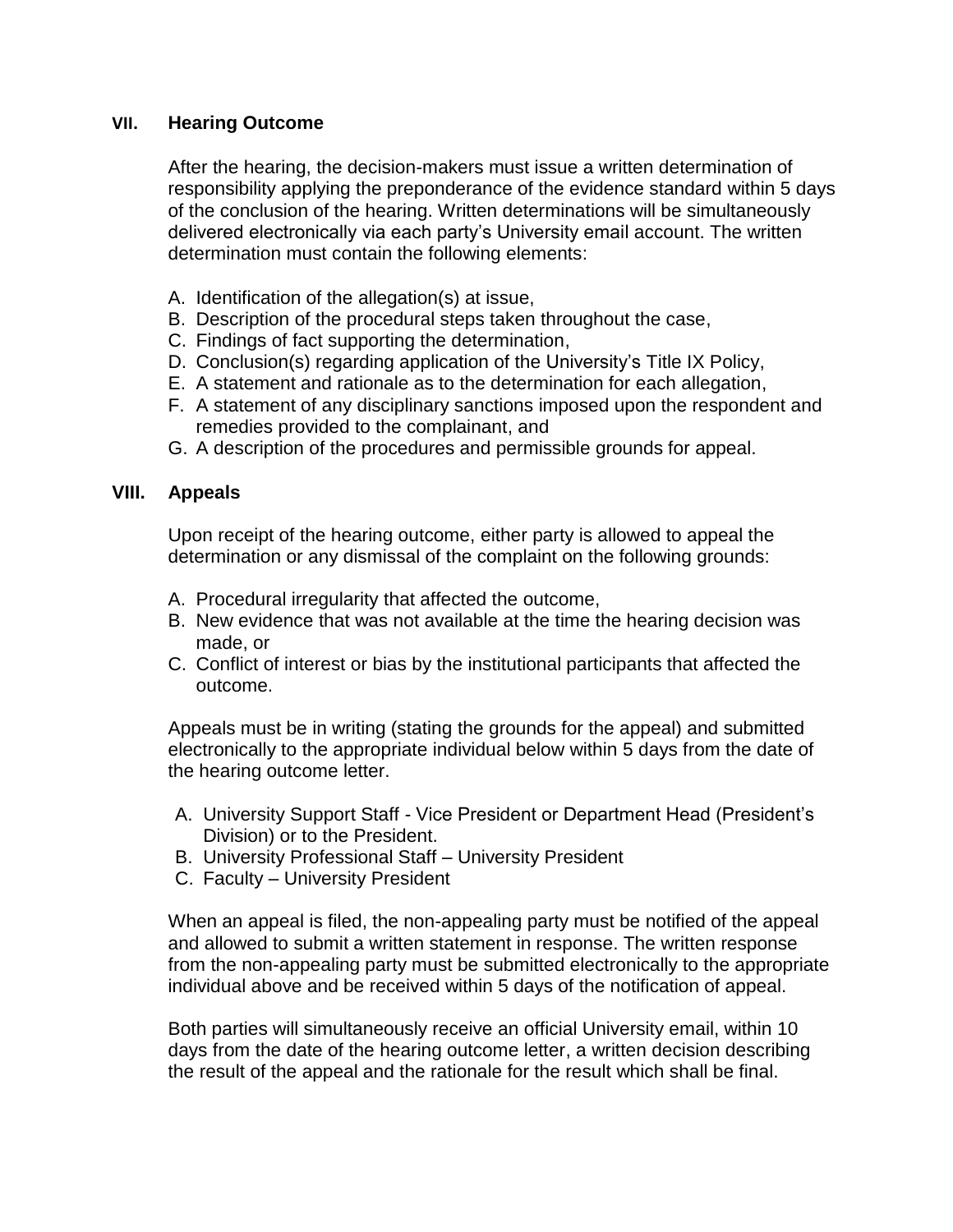## **IX. Retaliation**

The University, nor any other person, may engage in acts which intimidate, threaten, coerce, or discriminate against any individual for the purpose of interfering with any right or privilege secured by Title IX, or because the individual has made a report or complaint, testified, assisted, or participated or refused to participate in any manner in an investigation, proceeding, or hearing.

# **X. Recordkeeping**

The University must maintain the following records of all Title IX complaints and resolutions for 7 years:

- A. Each sexual harassment investigation including any determination regarding responsibility.
- B. Any audio or audiovisual recording or transcript.
- C. Any disciplinary sanctions imposed on the respondent.
- D. Any remedies provided to the complainant designed to restore or preserve equal access to the University's education program or activity.
- E. Any appeal and the result.
- F. Any informal resolution and the result therefrom.
- G. All materials used to train Title IX Coordinators, investigators, decisionmakers, and any person who facilitates an informal resolution process. A recipient must make these training materials publicly available on its website.

## **XI. Disciplinary Sanctions**

The following disciplinary sanctions may be imposed upon employees found responsible for sexual harassment either singly or in combination:

- A. Verbal Warning
- B. Written Warning
- C. Suspension Without Pay
- D. Training Requirement
- E. Probation
- F. Termination

## **XII. Definitions**

A. Advisor - Both the complainant and the respondent have equal right to select an individual to serve as their advisor. The person may, but does not have to be, an attorney. The advisor may accompany the participant at any or all meetings and interviews related to the formal Title IX complaint. The University retains the ability to limit the role of the advisor in interviews and meetings as long as it does so equally for both parties.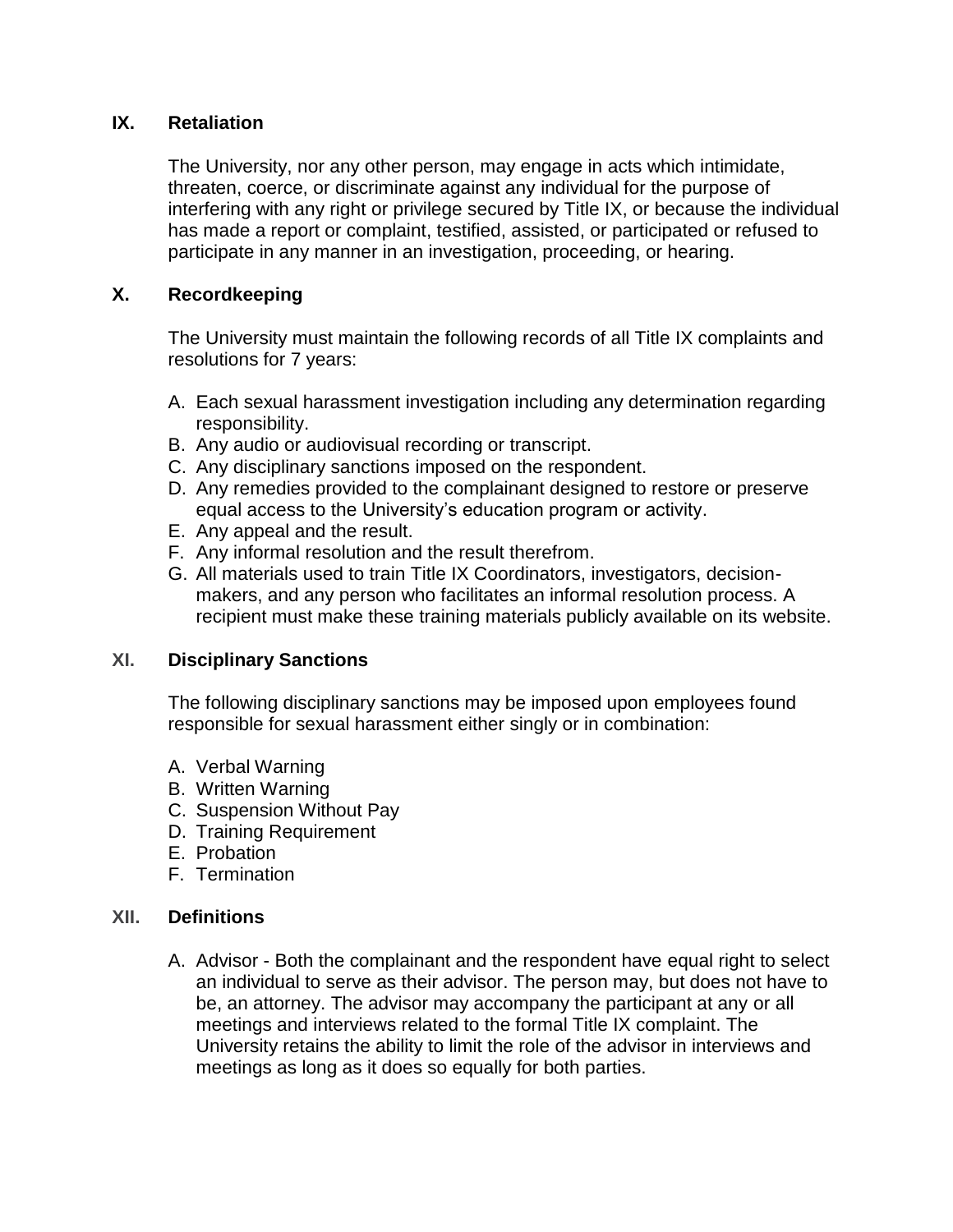- B. Complainant An individual who is alleged to be the victim of conduct that could constitute sexual harassment.
- C. Dating Violence Violence committed by a person who is or has been in a social relationship of a romantic or intimate nature with the complainant.
	- 1) The existence of such a relationship shall be determined based on the reporting party's statement and with consideration of the length of the relationship, the type of relationship, and the frequency of interaction between the persons involved in the relationship.
	- 2) For the purposes of this definition, dating violence includes, but is not limited to, sexual or physical abuse or the threat of such abuse.
	- 3) Dating violence does not include acts covered under the definition of domestic violence.
	- 4) Any incident meeting this definition is considered a crime for the purposes of Clery Act reporting.
- D. Days Are defined as University business days (Monday-Friday) that the University is open. days.
- E. Decision-Maker Those who have decision-making and sanctioning authority within the University's grievance process.
- F. Determination A conclusion by the standard of proof that the alleged conduct occurred and whether it did or did not violate policy.
- G. Domestic Violence A felony or misdemeanor crime of violence committed:
	- 1) By a current or former spouse or intimate partner of the complainant.
	- 2) By a person with whom the complainant shares a child in common.
	- 3) By a person who is cohabitating with, or has cohabitated with, the complainant as a spouse or intimate partner.
	- 4) By a person similarly situated to a spouse of the complainant under the domestic or family violence laws of the jurisdiction in which the crime of violence occurred.
	- 5) By any other person against an adult or youth complainant who is protected from that person's acts under the domestic or family violence laws of the jurisdiction in which the crime of violence occurred.
- H. Education Program or Activity Means locations, events, or circumstance where the University exercises substantial control over both the Respondent and the context in which the sexual harassment or discrimination occurs and also includes any building owned or controlled by the University.
- I. Finding A conclusion by the standard of proof that the conduct did or did not occur as alleged.
- J. Formal Complaint A document filed by a complainant or signed by the Title IX Coordinator alleging sexual harassment against a respondent and requesting that the University investigate the allegation(s) of sexual harassment. In order to file a formal complaint, the complainant must be participating in or attempting to participate in the education program or activity of the University. A formal complaint may be filed with the Title IX Coordinator in person, by mail, or by electronic mail. The complaint must include either a physical, electronic, or digital signature.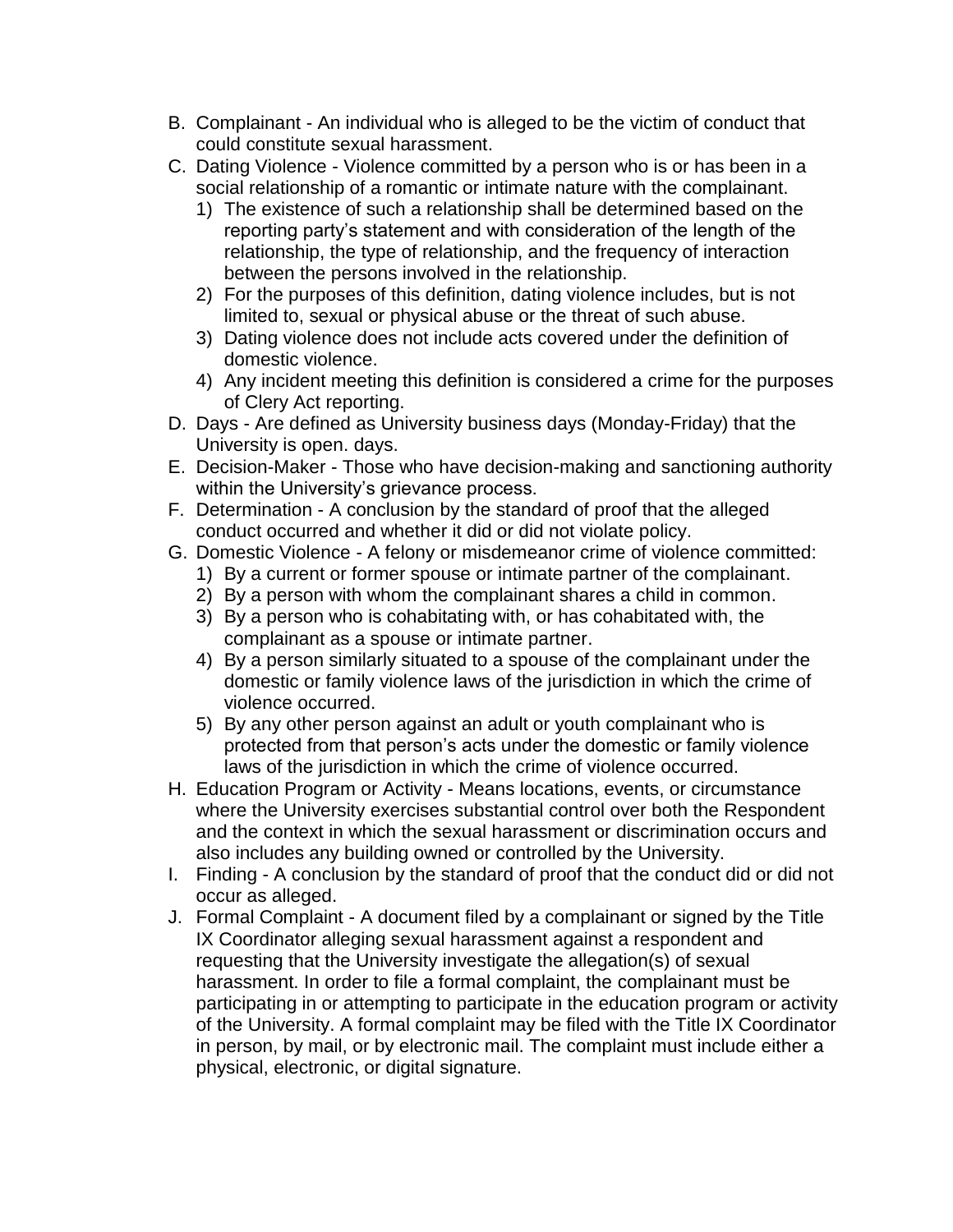- K. Investigator The person or persons charged by the University with gathering facts about an alleged violation of the Title IX policy, assessing relevance, synthesizing the evidence, and compiling this information into an investigation report and file of directly related evidence.
- L. Notice Formal communication between the University and parties involved in the Title IX process.
- M. Parties The Complainant(s), Respondent(s), Witness(es), collectively.
- N. Remedies Post finding actions directed to the Complainant and/or the community as mechanisms to address safety, prevent recurrence, and restore access to the University's educational program.
- O. Respondent An individual who has been reported to be the perpetrator of conduct that could constitute sexual harassment.
- P. Result Any initial, interim, and final decision by any official or entity authorized to resolve disciplinary matters within the University. The result must include any sanctions imposed by the University.
- Q. Retaliation Actions or behaviors designed to intimidate, threaten, coerce or discriminate against any individual for the purpose of interfering with any right or privilege secured by Title IX, or because the individual has made a report or complaint, testified, assisted, or participated or refused to participate in any manner in an investigation, proceeding, or hearing. The exercise of rights under the First Amendment (free speech) is not retaliation.
- R. Sanction A consequence imposed by the University on a Respondent who is found to have violated the University's Title IX policy.
- S. Sexual Assault An offense that meets the definition of rape, fondling, incest, or statutory rape as used in the FBI's Uniform Crime Reporting system.
	- 1) Rape The penetration, no matter how slight, of the vagina or anus with any body part or object, or oral penetration by a sex organ of another person, without the consent of the complainant.
	- 2) Fondling The touching of the private body parts of another person for the purpose of sexual gratification, without the consent of the complainant, including instances where the complainant is incapable of giving consent because of his/her age or because of his/her temporary or permanent mental incapacity.
	- 3) Incest Sexual intercourse between persons who are related to each other within the degrees wherein marriage is prohibited by law.
	- 4) Statutory Rape Sexual intercourse with a person who is under the statutory age of consent.
- T. Sexual Harassment Is defined as: 1) the use of one's authority or power to coerce another into unwanted sexual relations or to punish another for his/her refusal (quid pro quo), or 2) the creation of an intimidating, hostile, or offensive environment through unwelcome conduct on the basis of sex that is determined by a reasonable person to be so severe, pervasive and objectively offensive that it effectively denies a person equal access to the University's education program or activity. Sexual harassment consists of quid pro quo harassment, hostile environment harassment, sexual assault, dating violence, domestic violence and stalking.